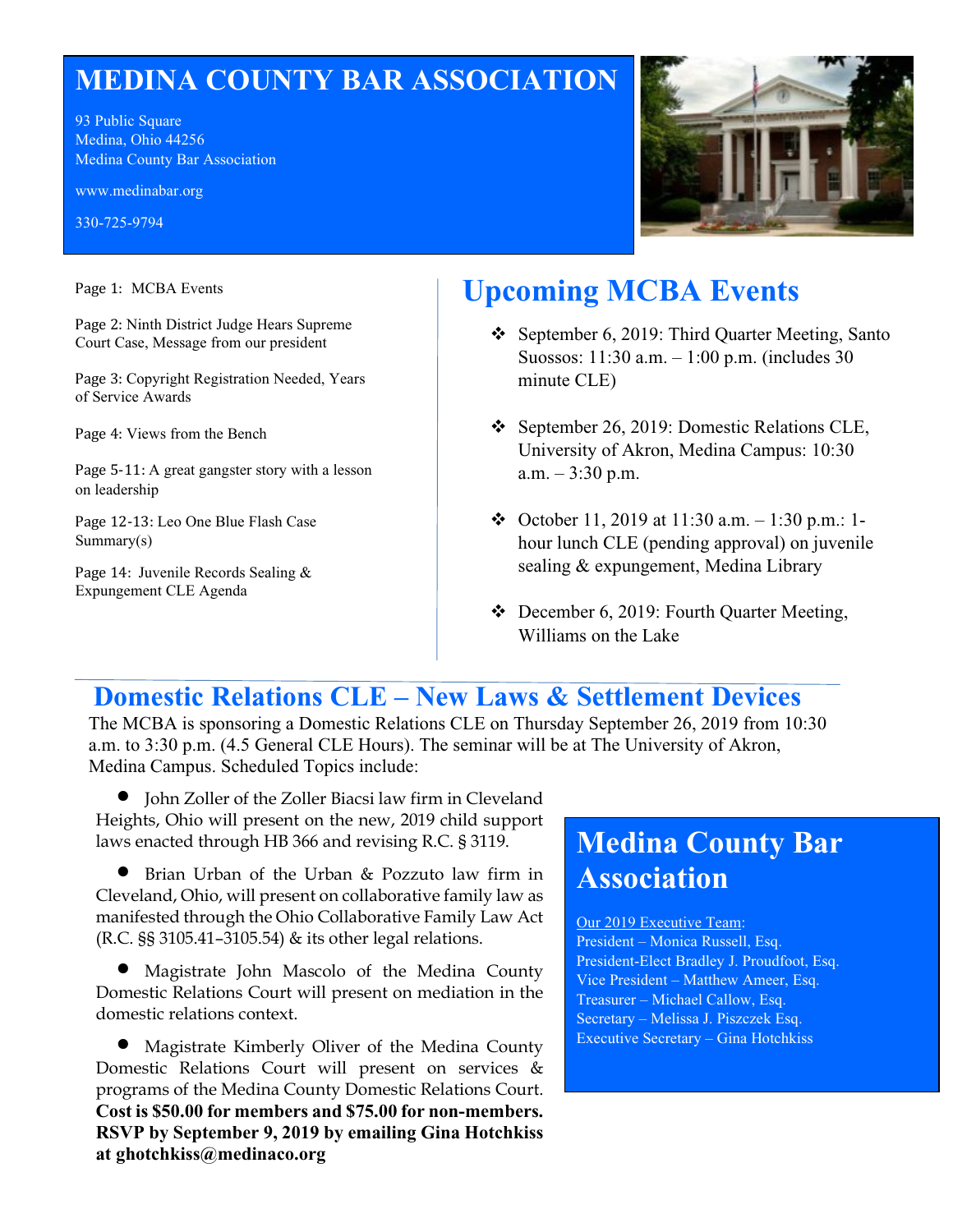#### **Ninth District Judge Hears Supreme Court Case**

**By [Anne Yeager](mailto:Anne.Yeager@sc.ohio.gov) | July 9, 2019**



**Ninth District Court of Appeals Judge Jennifer Hensal**

Ninth District Court of Appeals Judge Jennifer Hensal served as a visiting judge on the Ohio Supreme Court today and heard oral arguments in a case on whether an owner can collect damages from a pawnshop that sold her stolen jewelry.

Judge Hensal replaced Justice R. Patrick DeWine, who recused himself from *Irene Danopulos v. American Trading II LLC*, Case no. [2018-1157.](https://www.supremecourt.ohio.gov/Clerk/ecms/#/caseinfo/2018/1157) The case is out of the First District Court of Appeals in Hamilton County.

According to the Ohio Constitution, in the event of a recusal by a justice, the chief justice can select any of the 69 sitting Ohio appellate court judges to sit temporarily on the Supreme Court.

This was Judge Hensal's second time serving as a visiting judge on the Ohio Supreme Court.

Judge Hensal began her term with the Ninth District in February 2013. Prior to sitting on the bench, Judge Hensal served as the assistant law director in Wadsworth and as an assistant prosecutor in Medina and Wadsworth. She also represented other municipalities including the villages of Seville and Lodi in Medina County. After receiving her law degree from the University of Toledo College of Law in 1993, Judge Hensal began her legal career in private practice.

The Ninth District Court of Appeals serves four counties in northern Ohio, and hears cases from county, municipal, and common pleas courts as well as original actions in habeas corpus, mandamus, prohibition, procedendo, and quo warranto.

Article appeared on Ohio Supreme Court Website at: [http://www.courtnewsohio.gov/bench/2019/VJHensal\\_07091](http://www.courtnewsohio.gov/bench/2019/VJHensal_070919.asp#.XS89W-hKhPa) [9.asp#.XS89W-hKhPa](http://www.courtnewsohio.gov/bench/2019/VJHensal_070919.asp#.XS89W-hKhPa)

# **Message from our President**

Greetings! Your executive committee has been busy this summer. We recently presented three pictures of the square (including the old and new courthouses and the gazebo) to the Ninth District Court of Appeals to hand in their new courthouse.

We have been attending the numerous meetings concerning the planned renovation of the County/Municipal Courts. We have asked the taskforce in charge of this project to allow our President-Elect Brad Proudfoot to participate and, by doing so, hope to be able to provide you with the latest developments.

We have several CLEs coming up – see our events listing on Page 1. And we hope to see you at the September 6 Quarterly Meeting. It will be a busy meeting as OSBA President-Elect Judge Linda Teodosio will be there to greet our members and we will have a 30 minute Legislative Update from OSBA's Director of Policy and Government Relations.

Sincerely, Monica E. Russell 2019 MCBA President General Counsel, Erie Title Agency, Inc.

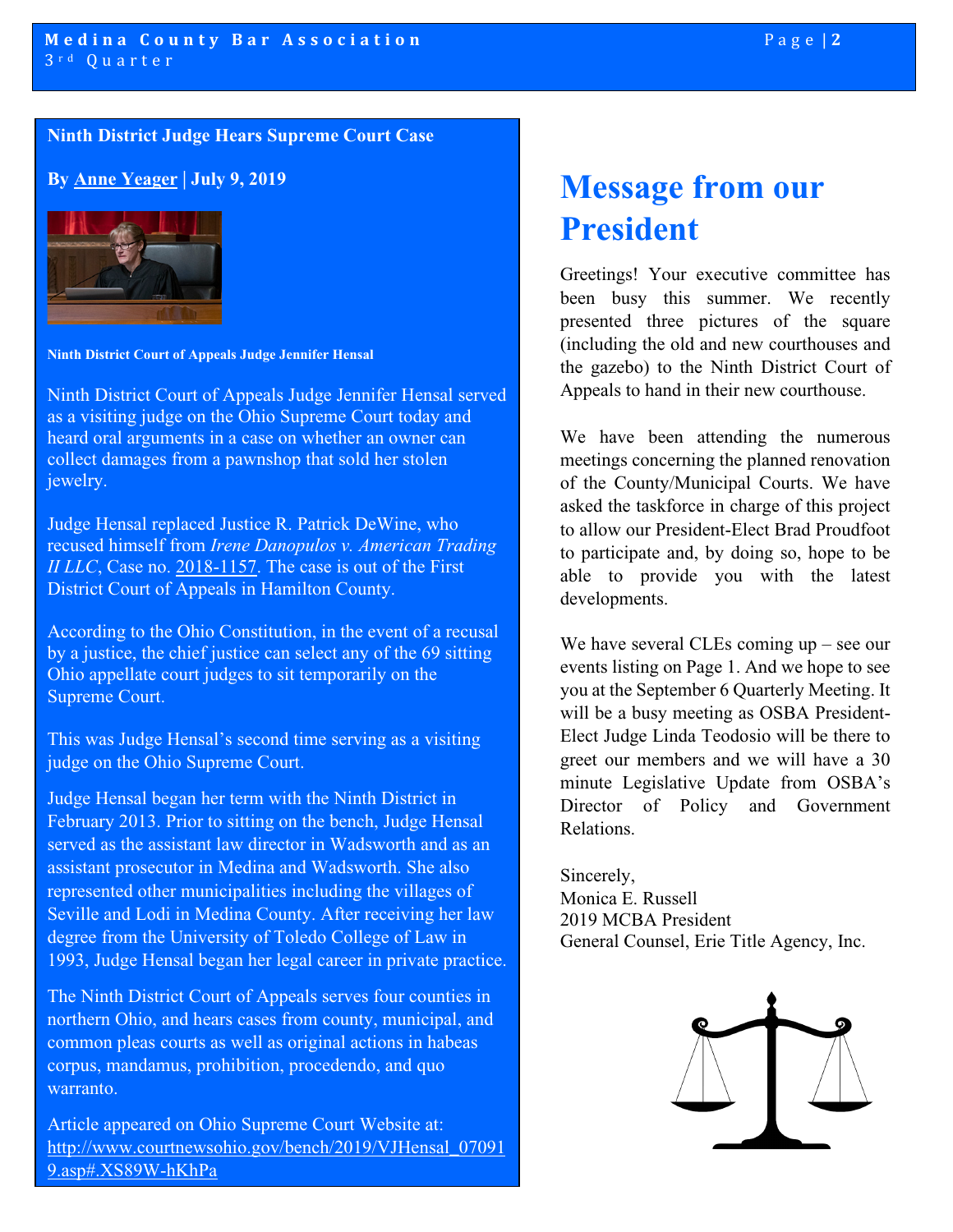### **COPYRIGHT REGISTRATION NEEDED**

#### **By Pat Walker, Walker & Jocke Co., LPA**

Have you had a client come to you complaining that they have been accused of copyright infringement or a client complain that someone stole their copyrighted material?

If your client has been accused of copyright infringement ask the accuser if they have a Copyright Registration from the U.S. Copyright Office [\(www.copyright.gov\)](http://www.copyright.gov/) for the material that was allegedly copied unlawfully. If the accuser does not have a Copyright Registration, most likely they cannot sue for copyright infringement. The same, most likely, goes for your client that complains that someone stole their copyrighted material. The material usually must be protected by a U.S. Copyright Registration before a lawsuit for copyright infringement may be filed.

The U.S. Supreme Court recently decided a split in the decisions of the Courts of Appeals. The Court ruled in *Fourth Estate Public Benefit Corp. v. Wallstreet.com, LLC*, 586 U.S. \_\_\_ (2019) that a Copyright Registration was a prerequisite to the filing of a copyright infringement lawsuit.

However, a Copyright Registration Application may be filed and obtained after the alleged infringement. After the Copyright Registration is issued by the Copyright Office a lawsuit may be filed. There is a three year statute of limitations for copyright infringement claims.

Pat Walker Walker & Jocke Co., LPA

### **YEARS OF SERVICE AWARDS**

Please note that the Medina County Bar Association will be awarding attorney members who have been practicing for 40 years or more. The Medina County Bar Association is keeping a running list for members that have been practicing for 40 years or more. Please contact Gina Hotchkiss by email [\(ghotchkiss@medinaco.org\)](mailto:ghotchkiss@medinaco.org) with any attorney names which you believe have had 40 years or more of practice so that we don't miss out on awarding them!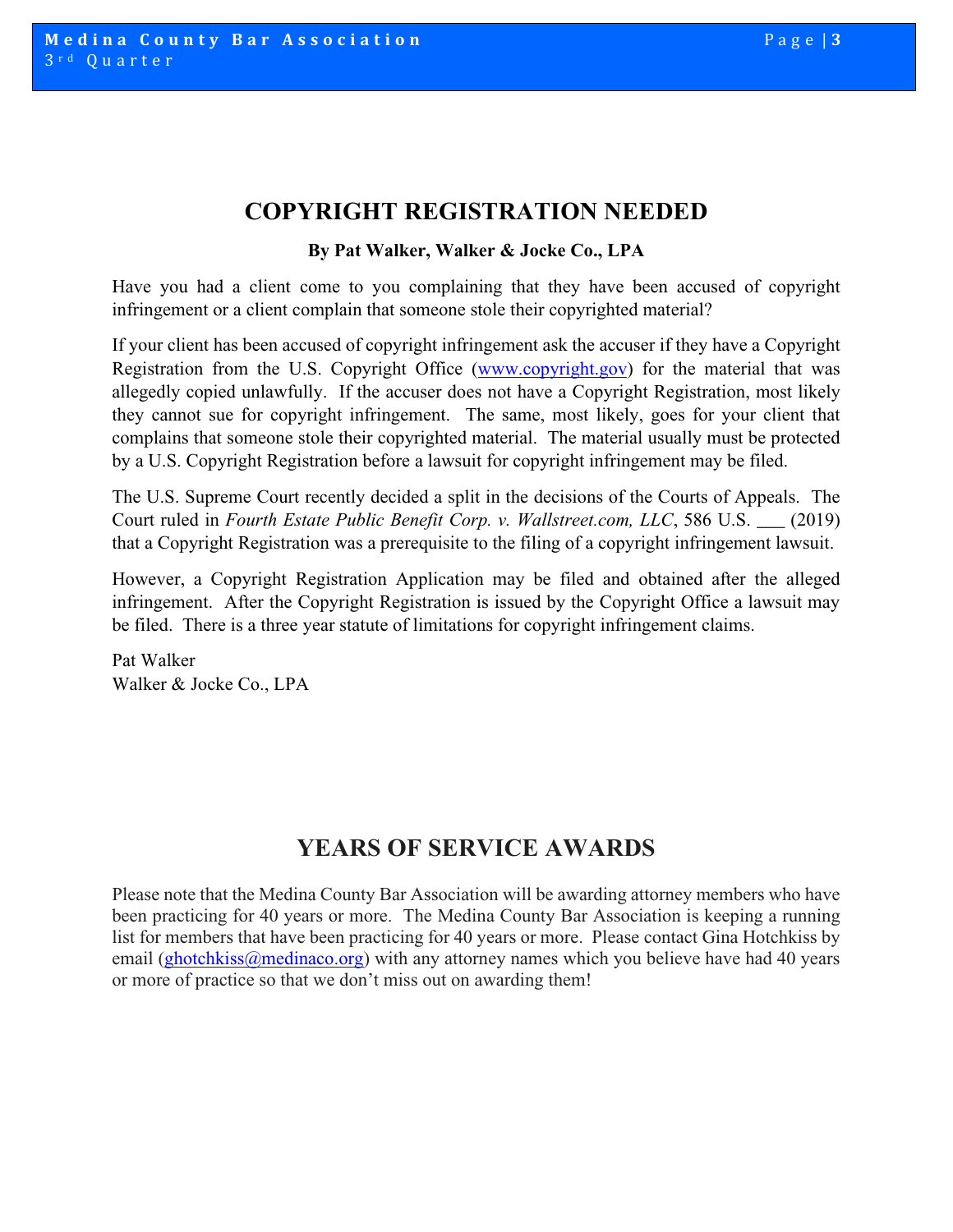



#### **By Magistrate Susana B. Lewis, Medina County Probate & Juvenile Court**

Greetings from the Medina County Juvenile Court and the Juvenile Law Committee. We hope everyone is enjoying the sunshine and milder weather these summer days. We are planning a Lunch & Learn CLE on the topic of Juvenile Records Sealing and Expungement soon. Our goal is to provide valuable and clear information on this topic so that mistakes made by children in their youth don't remain on their records into adulthood where appropriate. There have been a number of law changes and updates in this area throughout the years. Considering these changes, and the vast differences between Juvenile and Adult rules, a seminar would help practitioners answer the age old question of "Will this remain on my record past 18?" Look for an email with registration information coming soon from the Bar Association.

We also wanted to update you on new laws that affect the Jurisdiction of the Juvenile Court in Custody matters pursuant to HB 595. Specifically, R.C. 2151.233, eff. 3/22/2019. The new statute limits the Juvenile Court's Jurisdiction to hear and determine custody or support regarding a child if any of the following apply:

(A) The child's parents are married (to each other).

(B) The child's parents are not married (to each other) and there is an existing order for custody or support regarding the child or the child's sibling over which the juvenile court does not have jurisdiction.

(C) The determination is ancillary to the parents' pending action for divorce, dissolution of marriage, annulment, or legal separation.

There's a cleanup bill pending to clarify some of the confusion in the statute. I've included some of the cleanup language proposed in parenthesis above. Click here for the new laws regarding custody jurisdiction. ORC - [2151.233,](http://codes.ohio.gov/orc/2151.233) ORC - [2151.234,](http://codes.ohio.gov/orc/2151.234) ORC - [2151.235,](http://codes.ohio.gov/orc/2151.235) ORC - [2151.236.](http://codes.ohio.gov/orc/2151.236)

On the topic of custody, keep in mind the option of a Grandparent Power of Attorney in certain cases. Grandparents commonly approach the Juvenile Court to acquire custody of their grandchildren based upon parental impairment, such as mental health needs, substance abuse, incarceration, or other concerns. In some cases (not all) a simple Grandparent Power of Attorney form can be used. This process is relatively easy and free. Forms are available on the Supreme Court website and at the Court. A Grandparent POA is revocable at any time, which is both good and bad depending on the situation of each child. This is not the appropriate method in every case, but may offer immediate protection for children in certain cases. Only grandparents can use this option. Please feel free to contact me if you have any questions. See link below.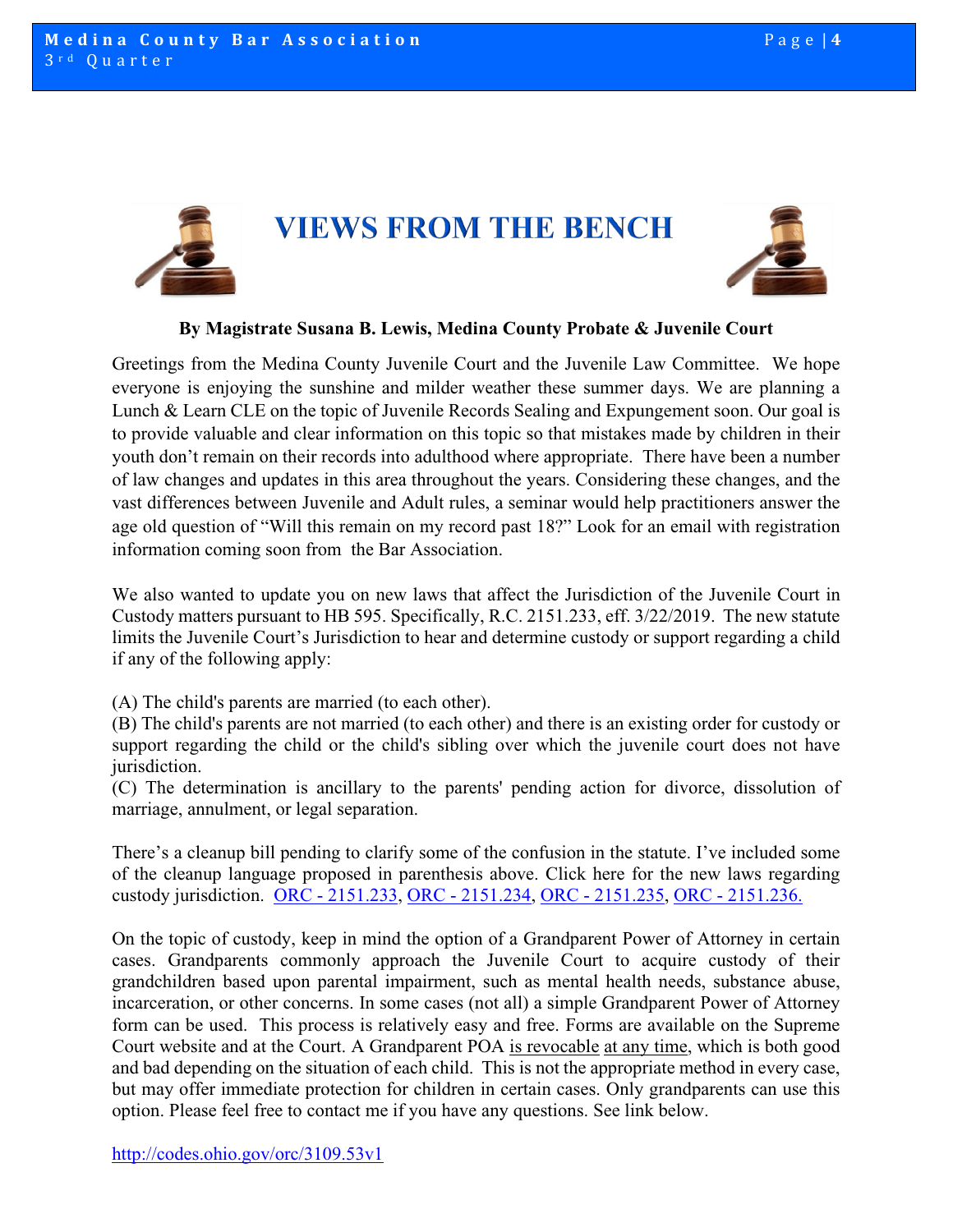### **A great gangster story with a lesson on leadership**

#### **By Paul Camacho**

Good stories usually have five key elements: a likable protagonist that selflessly rises to the occasion; a malevolent antagonist seeking to oppress others; an impactful event that sets the characters in motion; a conflict that creates seemingly insurmountable challenges; and a climactic resolution so pleasing it serves to inspire us. This is the stuff of blockbuster movies. When all five elements can be encapsulated in the events of a real person's life, then you have a really great story. Such is the story of Elmer Lincoln Irey.

Irey was the first chief of the intelligence unit, a law enforcement branch of the U.S. Department of the Treasury created in 1919 to attack the growing problem of tax evasion occurring after WW1. Income tax rates had been significantly hiked to help pay for the mounting debts incurred during the Great War. But there were those of an unpatriotic ilk that had no interest in handing over larger portions of their income. It was Irey's job to establish and oversee a band of investigators to tediously follow the money and build criminal tax evasion cases on the nation's biggest tax dodgers. Irey's unit was commonly referred to as the "T-MEN" to differentiate them from the famed "G-MEN" of the Federal Bureau of Investigation.

On the surface, the work of Irey's intelligence unit may sound a bit mundane — laboriously combing through ledgers, bank records and receipts — but that was not how Congressman John Cochran saw it. In his speech to congressional colleagues in 1940, Cochran told them, "If the true story of his [Elmer's] activities could be put in book form it would be classed as one of the best sellers in the United States. There is not a section of the country they have not invaded."[1](#page-4-0) *Life* magazine amplified the Congressmen's assessment, proclaiming that Irey's T-MEN "involved themselves in some of the greatest cops-and-robbers escapades in history."<sup>[2](#page-4-1)</sup>

#### *The antagonists*

The evil villains in Irey's story are gangsters. Not run of the mill gangsters but T-Rex-sized violent crime bosses of comic book proportions that flourished during Prohibition era. Their vast criminal enterprises earned millions of dollars through the sale of alcohol, prostitution, illegal gambling and commerce extortion rackets. If you wanted to do business, well… you better pay them. By the mid-1920s, nearly every major city had a kingpin crime overlord.

Yes, violence and intimidation played a role, but what really empowered the gangsters was a culture of corruption that permeated the 1920s. When you line the pockets of councilmen, judges, police officials, prohibition agents and governors, you become untouchable. Because of corruption, the honest cops were hamstrung in dealing with the organized crime wave. Famed journalist and author, Marquis Childs, explained the Gotham-like atmosphere of the time: "In city

<span id="page-4-0"></span><sup>1</sup> PROCEEDINGS AND DEBATES OF THE 76 CONGRESS, THIRD SESSION

<span id="page-4-1"></span><sup>2</sup> *Life*, September 2, 1946, 46-47.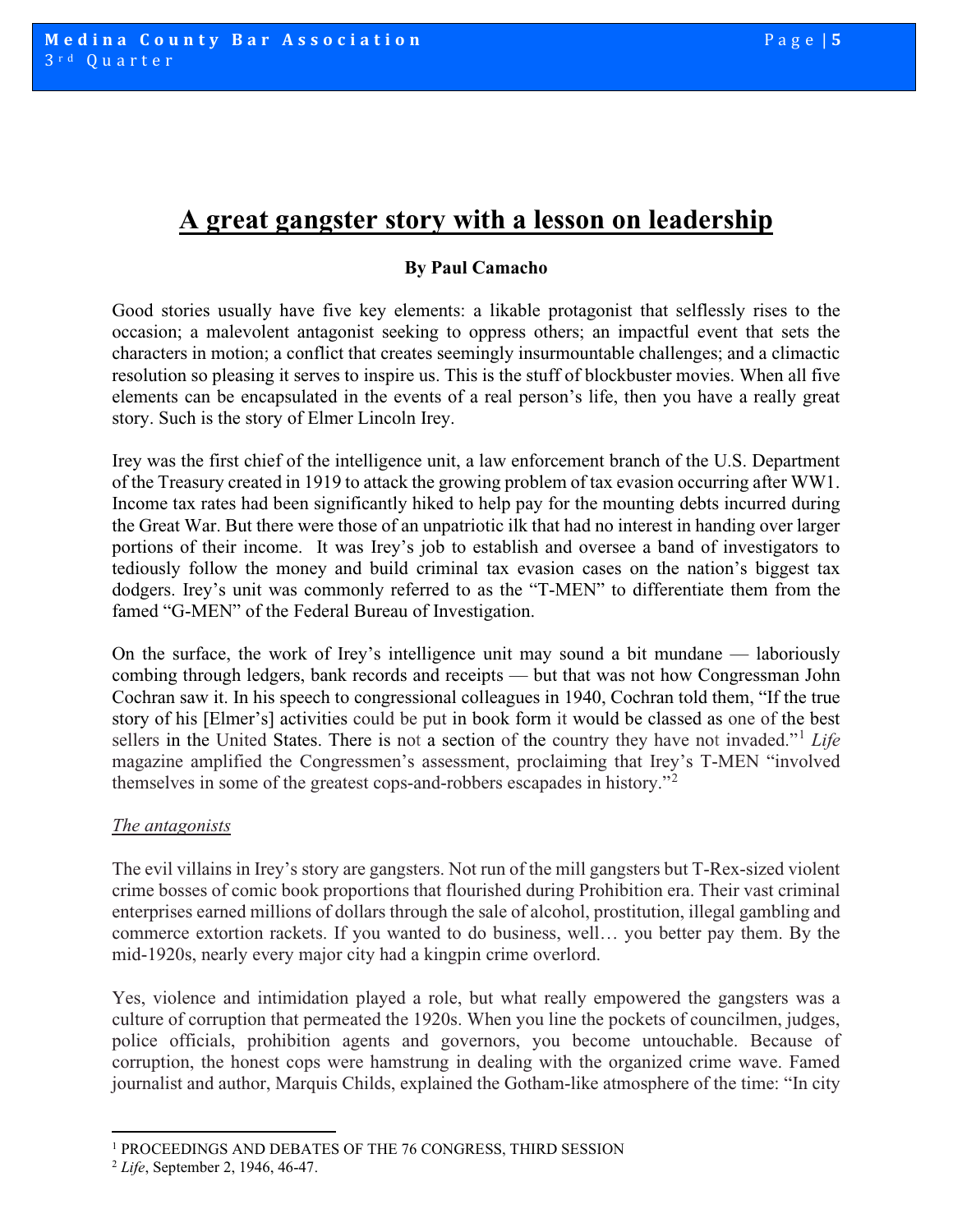after city, in communities large and small, crime was licensed, subsidized. Decent people despaired." Along with the gangsters, corrupt officials were also the evil villains.

#### *The impactful event*

What set Irey in motion with his antagonists was the St. Valentine's Day Massacre. On Valentine's Day 1929, seven people were lined up against a wall in a Chicago warehouse and gunned downed execution style with submachine guns. The reigning theory was that the infamous kingpin, Al Capone, ordered some of his 1,000-plus army of gangsters to make the hit. The victims were members of a rival criminal enterprise known as the Northside Gang led by the kingpin George "Bugs" Moran. Capone was bent on violently taking over Moran's territory. To Capone, it was just business.

The St. Valentine's Day Massacre received mass media attention and ignited a public outrage toward the violence and corruption engulfing the nation. In response to outcries, President Herbert Hoover made it his priority to rid the country of crime bosses and at the top of his list was the infamous Capone.

At the time, there were few federal laws specifically designed to combat organized crime. Even though the Bureau of Prohibition made thousands of arrests, they had been frustratingly ineffective in roping in the ringleaders. Out of desperation, President Hoover ordered Irey to get Capone. As *Life* magazine put it, "When gangsters and crooked politicians defied the local laws, the T-MEN nabbed their men for the federal crime of tax evasion."[3](#page-5-0)

#### *Seemingly insurmountable challenges*

The task at hand for Irey was definitely not a simple and safe walk in the park. When Capone learned that the T-MEN were on his case, witnesses mysteriously turned up missing or dead. It was a dangerous assignment and Irey regularly received death threats. Irey was unfazed by the threats on his own life but obsessively worried about the well-being of his agents.

Using tax laws to bring down crime overlords was a novel approach. Like Louis and Clark, Irey was headed down uncharted waters. Capone paid cash for everything, kept no books and records in his name and had extremely loyal minions secretly handling his financial affairs. Capone claimed he was a professional gambler on a losing streak. On paper, Capone appeared to be flat broke.

<span id="page-5-0"></span>Going after Capone's money trail would undoubted lead to the exposure of corrupt officials. Capone paid about 20 cents on every dollar he earned to graft. Like other major city kingpins, Capone made generous political cash contributions to politicians. Irey could have stepped on big, influential toes, the toes of those that could have toppled his career or cut funding for his unit. The astute Director of the FBI, J. Edgar Hoover, acknowledged the hazards of such investigations and avoided organized crime cases altogether.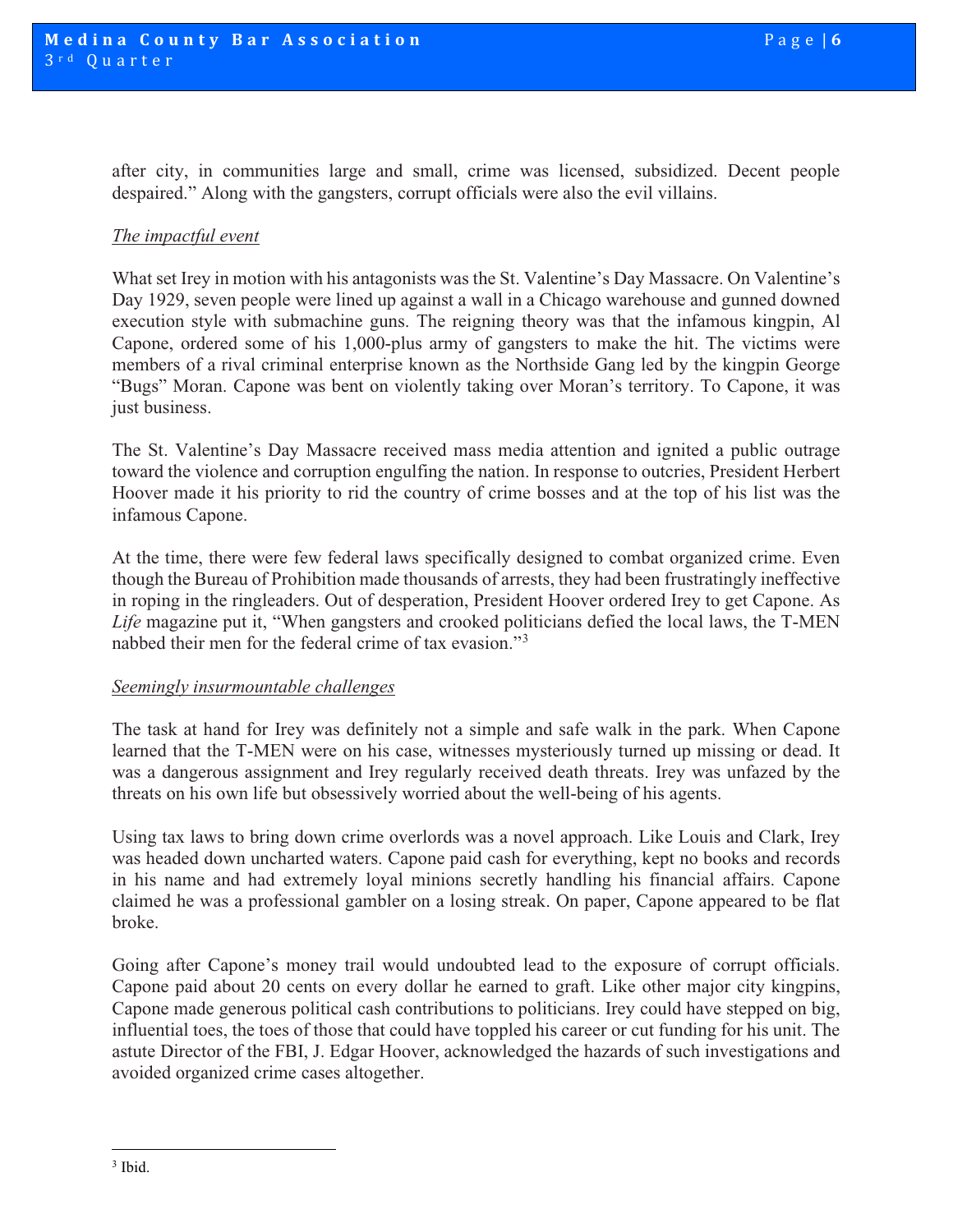To build cases on entrenched crime bosses you first need intelligence on the inner-workings of the organization and that meant long-term undercover operations. Only the most experienced undercover agents would stand a chance blending in with hardened gangsters. At the time, Hoover would not take the risk of letting his agents do such undercover work for fear they would succumb to the vices of the gangsters. However, Irey's top undercover agent infiltrated the Capone organization and lived with Capone's gang for over a year without compromise.

Even if Irey's team put together a prosecutable case there was still the demoralizing realization Capone would bribe and intimidate the jury (which Capone later attempted). There was also the risk of an agent capitulating to a bribe. A corrupt prohibition agent could earn thousands of dollars by merely letting a truckload of whiskey pass by. Capone tried to bribe Irey with a million dollars, which he summarily declined.

In order to have a fighting chance, Irey needed a top notch team of seasoned criminal investigators skilled at following the money, unencumbered by fear with unassailable integrity and honestly. The team would have to be so steadfastly loyal to the mission they would be willing to work excruciatingly long hours for months on end under dangerous conditions, ever motivated to follow the slightest financial lead.

#### *The climactic battles and victories*

On October 18, 1931, the front headlines of all major newspapers reported the conviction of Capone on tax evasion, making Irey and his T-MEN instant folk heroes. The conviction was such a motivating factor that lines of mobsters formed at IRS offices to file tax returns. Tax collections in the Chicago area more than doubled.

Without a rest, Irey and his T-MEN went to New York and took on infamous gangsters Waxey Gordon, Dutch Schultz and Capone's mentor, Johnny Torrio. They then applied their investigative prowess on the Huey Long Gang of Louisiana; Kansas City's political boss Tom Pendergast; and Atlantic City's Lord of Atlantic City, Nucky Johnson, who was the inspiration for HBO's *Boardwalk Empire*. Irey and his T-MEN were invading so many crime bosses and corrupt officials they earned the nickname The Giant Killers. The T-MEN even saved Hollywood by stopping Capone's remaining gang, led by ruthless killer Frank Nitti, in their tracks from controlling the motion picture industry.

So impressed with his leadership, U.S. Secretary of the Treasury Henry J. Morgenthau appointed Irey to be the coordinator of all Treasury law enforcement agencies which included the Secret Service, U.S. Customs, Bureau of Alcohol, Federal Bureau of Narcotics and Coast Guard criminal investigators. *Life* magazine stated, "64% of all peacetime criminals in federal prisons are there because of Elmer Irey and his T-men." The Director of the Bureau of Prisons called Irey "his best talent scout."[4](#page-6-0)

In 1942, when the nation was heavily reliant on income tax collections to fund WW2, President Franklin Roosevelt (FDR) sent Irey a personal letter of appreciation on White House stationary

<span id="page-6-0"></span><sup>4</sup> Letter to Elmer Irey from James Bennett, dated August 1946, original in possession of Mob Museum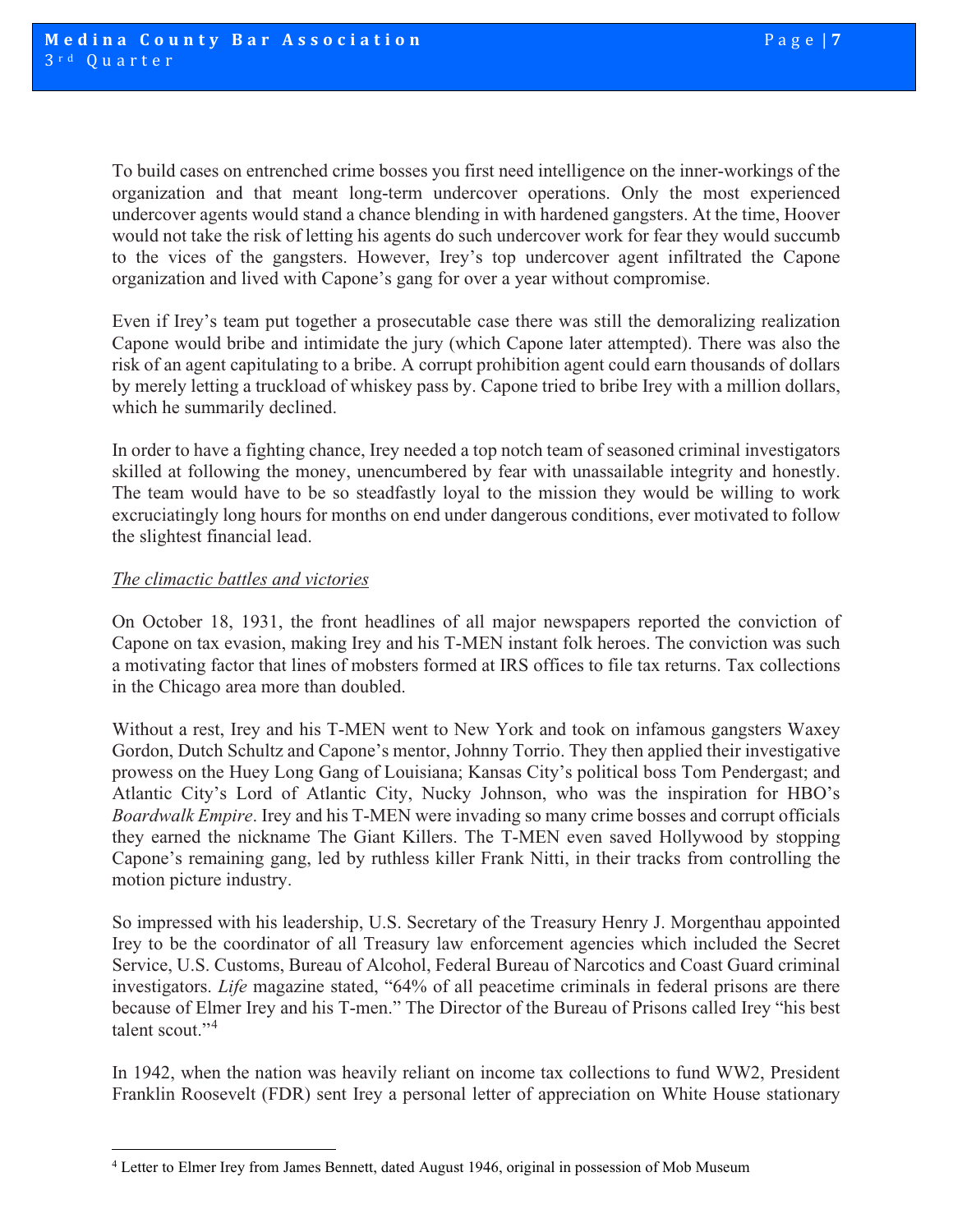that stated, "Over the years the Intelligence Unit has become not only a shiny mark of incorruptibility but also A-1 Service." [5](#page-7-0)

In 1945, Westbrook Pegler, a popular conservative columnist who wrote extensively on professional sports scandals was asked by the baseball industry what he thought of Irey as a candidate for the new baseball administrator. Pegler responded by saying he did not know what Irey knew about baseball but if Irey was not honest, "there weren't no God."[6](#page-7-1)

Irey served in a senior law enforcement position from 1919 to 1946, retiring due to a failing heart. Upon his retirement, Irey received numerous letters of praise from well-wishers, colleagues and former staff. The Chairman of the Import Export Bank wrote Irey, "Your record as a public servant cannot be exceeded. It is without a blemish, and there has never been a scintilla of criticism directed against you notwithstanding the thousands of cases investigated and prosecuted under your personal direction."

Homer Cummings, the U.S. Attorney General under FDR, wrote to Irey: "As you are aware, I have been familiar with your public service over a long period of time, and in my judgment no one has rendered more distinguished public service than you have." Interestingly, Cummings, as the attorney general, was Hoover's boss and an early supporter of the famous FBI director.

Marquis Child — the first to win a Pulitzer Prize for distinguished commentary —wrote Irey, "Your long and distinguished service is an occasion for pride not alone to your family and wide circle of friends but to everyone who believes in effective, honest government."

Arguably, Irey was one of the most respected and accomplished law enforcement leaders in the history of the United States. So how did he do it?

#### *The power of character*

In his letter to Irey, U.S. Attorney and later Federal Judge William T. McCarthy eloquently described what enabled Irey's success. "The worth-while satisfaction, Elmer, that one can get out of public service can only be measured by the attributes of honesty, integrity, forbearance, sound judgment, patience, and charity, the latter attribute not misapplied, but exercised in conformity with the standards of simple justice. These attributes are a part of the Golden Treasury of life and you have been blessed by having them as your treasured possessions." Simply put, McCarthy was telling Irey it was his character.

Alf Oftedal— the agent that led the fight to save Hollywood — said in his letter to Irey, "Emerson has observed that men of character are the conscience of the society to which they belong. How true this is, as evidenced by your outstanding influence among special agents. They, quite naturally, considered it a great honor to have been selected for important duties under your direction."<sup>[7](#page-7-2)</sup>

<sup>5</sup> Letter to Elmer Irey from President Franklin Roosevelt dated March 1942, original in possession of Mob Museum

<span id="page-7-2"></span><span id="page-7-1"></span><span id="page-7-0"></span><sup>&</sup>lt;sup>6</sup> Letter to Elmer Irey from Westbrook Pegler dated August 28, 1946, original in possession of Mob Museum  $^7$  Letter to Elmer Irey from Alf Otfeda dated August 1946, original in possession of Mob Museum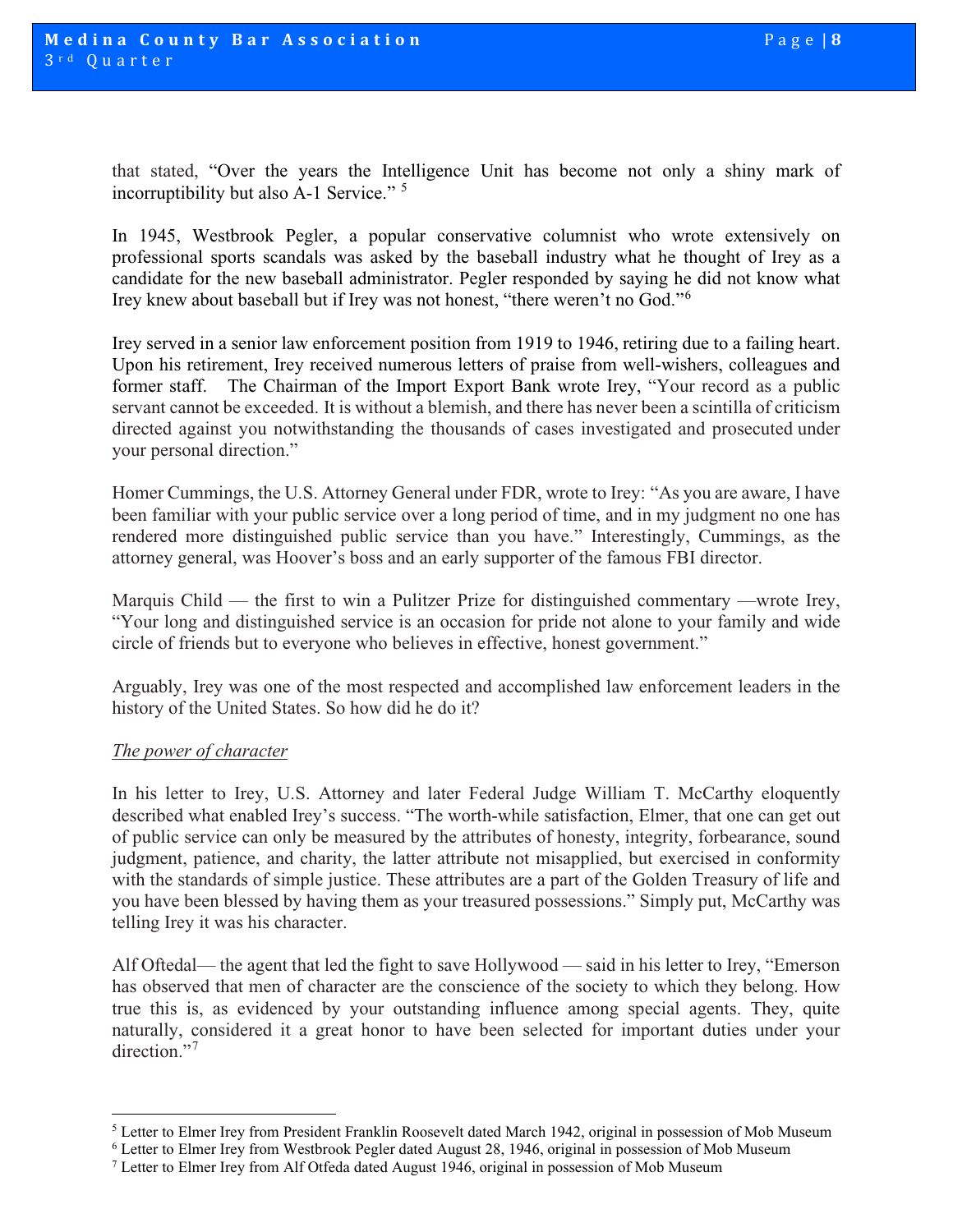Those who choose to lead with honesty, integrity, forbearance, sound judgment, patience, charity and "simple justice" are leaders of character. They lead by example and by doing so, foster a culture of character that inspires others to mirror their attributes. This is how Irey made his unit a "shiny mark of incorruptibility."

Agent Tom Henry said in his letter to Irey "Above all you have shown every man who has worked for or with you that true value of integrity, loyalty and sound common sense."[8](#page-8-0) Agent E.C. Palmer wrote, "The Unit carries and will jealously safeguard the enduring stamp of your character and integrity"<sup>[9](#page-8-1)</sup>

Leaders of character work toward a higher purpose than themselves. They strive to be selfless, humble and never self-aggrandizing. Stephen Spingarn — the assistant general counsel for the U.S. Treasury who also served as special counsel to FDR and President Truman — wrote Irey, "I have particularly admired the selflessness with which you have carried on your work, avoiding the notable opportunities which it might have afforded another sort of man for self-glorification, and concentrating only on doing the job."<sup>[10](#page-8-2)</sup> Reading between the lines, the "another sort of man" Springarn alluded to was Hoover. When Springarn was the assistant attorney general, he worked closely with Hoover. By Hoover's edict, every FBI press release only bared the name "J Edger Hoover" and the FBI director reveled in the spotlight.

Leaders of character are not obstinate taskmasters. They understand the value of encouraging others to achieve "A-1 service." Agent Muray Dengler said to Irey, "You drove your teams with an easy rein which gave them more confidence in themselves and made all of them give their best to you."<sup>[11](#page-8-3)</sup> Paul Synder — one of the agents that brought down crime boss Nucky Johnson — told Irey, "On many occasions your confidence in our ultimate success represented the only incentive to continue in the face of obstacles which appeared insurmountable."[12](#page-8-4) 

However, Irey was not a pushover unwilling to give stern direction. Agent Donald Bircher wrote Irey, "I pleasantly recall the trying days in the investigation of the New Orleans cases when we all sat around on a bed in a hot, stuffy hotel room and you really grilled me as to progress being made in the Governor O.K. Allen case. Your pointed questions and comments spurred us to our best efforts and effectively guided me in all of my subsequent investigations."[13](#page-8-5) 

Leaders of character care for their people. In a group letter to Irey signed by six members of the secretarial pool, they told him, "Not one of us can recall a day when you weren't always willing to lend a helping hand; nor can we recall that you have ever been anything but our smiling Mr. Irey."[14](#page-8-6) Former agent and U.S. Director of Procurement Clifford Mack perhaps best summed up Irey's compassion for his people. "I have always had a very pleasant recollection of the number of

<span id="page-8-0"></span><sup>8</sup> Letter to Elmer Irey from Tom Henry dated August 1946, original in possession of Mob Museum collection <sup>9</sup> Letter to Elmer Irey from Special Agent in Charge E.C Palmer dated August 15, 1946, original in possession of

<span id="page-8-1"></span>Mob Museum

<span id="page-8-2"></span><sup>&</sup>lt;sup>10</sup> Letter to Elmer Irey from Stephen J. Spingarn dated August 21, 1946, original in possession of Mob Museum

<span id="page-8-3"></span><sup>&</sup>lt;sup>11</sup> Letter to Elmer Irey from Muray M. Dengler dated August 1946, original in possession of Mob Museum Collection

<span id="page-8-4"></span><sup>&</sup>lt;sup>12</sup> Letter to Elmer Irey from Paul Snyder dated August 14, 1946, original in possession of Mob Museum collection  $13$  Letter to Elmer Irey from Donald Bricher dated August 16, 1946, original in possession of Mob Museum

<span id="page-8-5"></span>

<span id="page-8-6"></span> $14$  Letter to Elmer Irey from six members of Treasury secretarial staff dated August 1946, original in possession of Mob Museum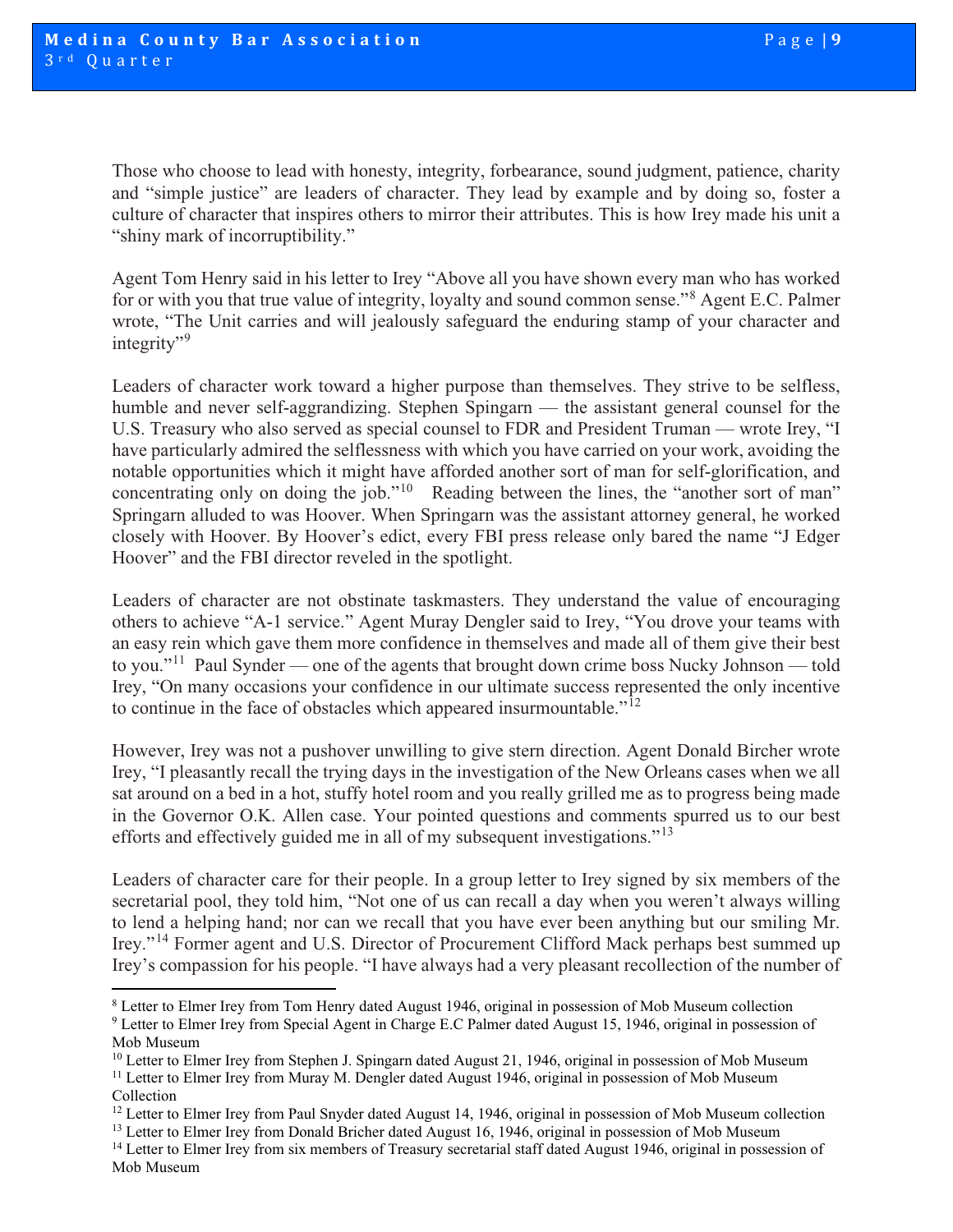young folks who stopped by to visit with you and I noticed particularly that they invariably called you, 'Uncle Elmer.' I soon learned it was an expression of close friendship and desire to feel free to discuss their personal problems with you."[15](#page-9-0) 

Out of a sense of fairness, leaders of character ensure their people are credited justly for their hard work. James Olive — one of the Capone agents— told Irey, "Few men can look back upon achievements comparable to yours. Fewer still can do so with the satisfying realization that they gave full credit to all members of their organization who had a part in those achievements."[16](#page-9-1) To Irey, this was just "simple justice."

Indeed, character alone will not give you complete competence. Like Hoover, Irey was a brilliant administrator with an attention to detail and noteworthy political savvy. But business acumen alone will not breed the fierce loyalty Irey generated. In his letter to the retiring Irey, Mike Malone the ace undercover agent who gained the confidence of Capone and his henchmen — summed up the deep indebtedness many felt toward Irey: "Please do not hestitate to call upon me if I can be of service to you or your family at any time."

#### *Irey's inspiration*

Irey was not shy about who his inspiration was: the person who emancipated the slaves and successfully fought to hold the Union together, President Abraham Lincoln. According to Irey's granddaughter, Irey's home was filled with pictures of Lincoln. He even handed out pictures of Lincoln to his staff to inspire others.<sup>[17](#page-9-2)</sup> When *Life* magazine came to photograph Irey for a featured article related to his retirement, Irey deliberately posed next to several pictures of President Lincoln that adorned his office.

President Lincoln said that, "No man is good enough to govern another man without the other's consent." Through his unwavering character, Irey earned the consent to lead others. Lincoln also said, "Nearly all men can stand adversity, but if you want to test a man's character, give him power." Irey was given the immense power to topple giants. However, he never abused it to build an empire, destroy his enemies or seek glorification. Instead, he judicially and fairly worked for a greater cause, which was the betterment of the nation. As the Governor of Illinois and former Capone prosecutor, Dwight Green, put it, "I feel that the people of our country owe you a great debt of gratitude."<sup>[18](#page-9-3)</sup>

Irey did harness one power: the power of his character and with it he played a critical role in dissipating the culture of corruption and lawlessness that plagued the country during the 1920s. The Greek philosopher, Heraclitus, once said, "Character is destiny." Heraclitus believed — and history continually bears this out — that your destiny is not so much predetermined by fate but more so your character.

If you choose to be a leader of character you will define your leadership success. Your character is your destiny. However, character is not easily manifested overnight. It takes constant diligence

<span id="page-9-1"></span><span id="page-9-0"></span><sup>&</sup>lt;sup>15</sup> Letter to Elmer Irey from Director of Procurement Clifford E. Mack dated August 12, 1946 from Clifford E Mack <sup>16</sup> Letter to Elmer Irey from James Oliver dated August 14, 1946

<span id="page-9-2"></span><sup>&</sup>lt;sup>17</sup>Letter to Elmer Irey from Arcellus Shield dated August 16, 1946

<span id="page-9-3"></span><sup>&</sup>lt;sup>18</sup> Letter to Elmer Irey from Governor Dwight Green dated September 2, 1946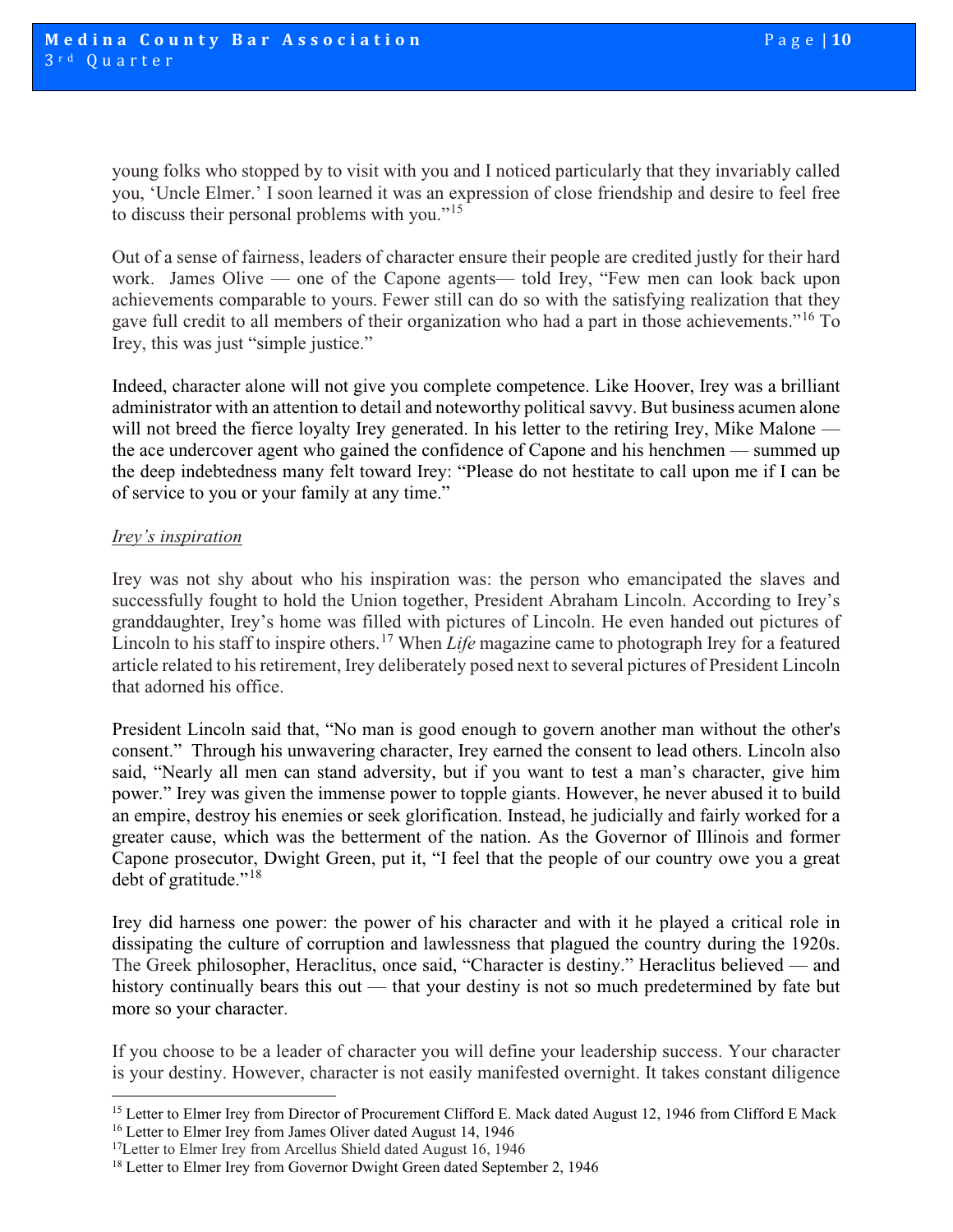to maintain your reputation of character. Doing the right thing sometimes is a lot more effort than the easy way out. But thanks to Irey we have a motivating tale of success. Who would have thought a climatic tale involving gangsters would have such a great leadership lesson?

*Paul Camacho, is the retired Special Agent in Charge of the IRS Criminal Investigation Las Vegas Field office and a currently serves on the Board of Directors for The Mob Museum.*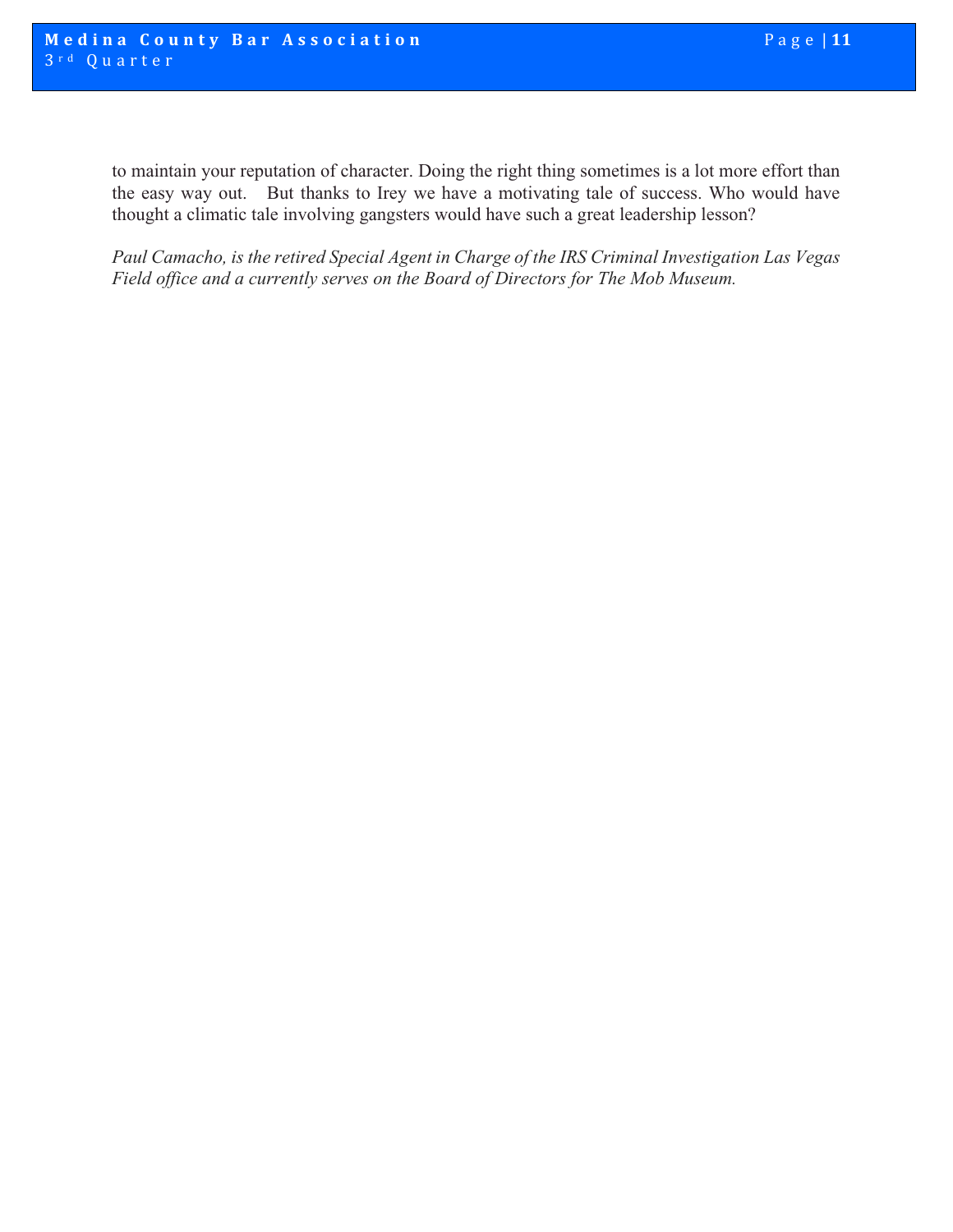### LEA ONE Blue Flash Case Summary(s) By: Bruce-Alan Barnard, JD, LLM

#### *United States v. Belakhdhar* **6thCIR 28MAY2019**

*Issue: Does driving in tandem with a vehicle suspected of drug trafficking satisfy reasonable suspicion to allow for a Terry Stop of that vehicle?*

Work with a reliable confidential informant led DEA agents to believe occupants of a specific Toyota Camry were involved in drug trafficking on I-94. While conducting surveillance on the Camry, agents noticed a RAV4 with temporary tags that was following the Camry and would change lanes every time the Camry would change lanes. This led LEOs to believe that the two cars were traveling in tandem. The defendant in this case (Belakhdhar) was driving the RAV4.

LEOs stopped both the Camry and the RAV4 on the suspicion of drug trafficking. Belakhdhar consented to a search of the RAV4 but nothing was found and he was released. Determining that Belakhdhar lacked immigration status, LEOs asked Border Patrol to re-stop the vehicle. At this stop, a LEO walked a drug K9 around the car. The K9 alerted on the trunk and a warrantless search under the automobile exception yielded two kilograms of heroin was found in a microwave in the trunk.

Belakhdhar sought to have the evidence excluded arguing that tandem driving alone could not form reasonable suspicion such that the RAV4 could be seized (Terry Stop) along with the Camry. The Sixth circuit disagreed. **Noting that reasonable suspicion "does not present a particularly high bar" the court held that under a totality of the circumstances, the officer's observation of apparent tandem driving created reasonable suspicion to stop the RAV4 along with the Camry.**

#### *Unites States v. Huskisson* **7thCIR 5JUN2019**

In this case, DEA was working with a confidential informant that led to information that made them believe that the defendant was involved in the distribution of drugs. Using the CI, the agents learned that the drugs were in the house. When they moved in (without a warrant) to arrest the occupants, they found methamphetamine in plain view. Subsequent to the arrests, a warrant was obtained to search the defendant's house and evidence was seized.

The defendant sought to have the evidence excluded, arguing the initial warrantless entry was an unlawful search. **The court acknowledged that the initial entry was a Fourth Amendment violation, but concluded that the requirements for the** *Independent Source Doctrine* **were met for the warrant application and therefore the exclusionary rule was not imposed.**

*Editor's Note: This case is a good reminder that the purpose of the exclusionary rule is to deter police misconduct and the exclusionary rule will not always be imposed for a Fourth Amendment violation. As a Senior Legal Instructor at FLETC, I was not a big fan of teaching all the exceptions to the exclusionary rule to LEOs because it would often make them think it was okay to commit*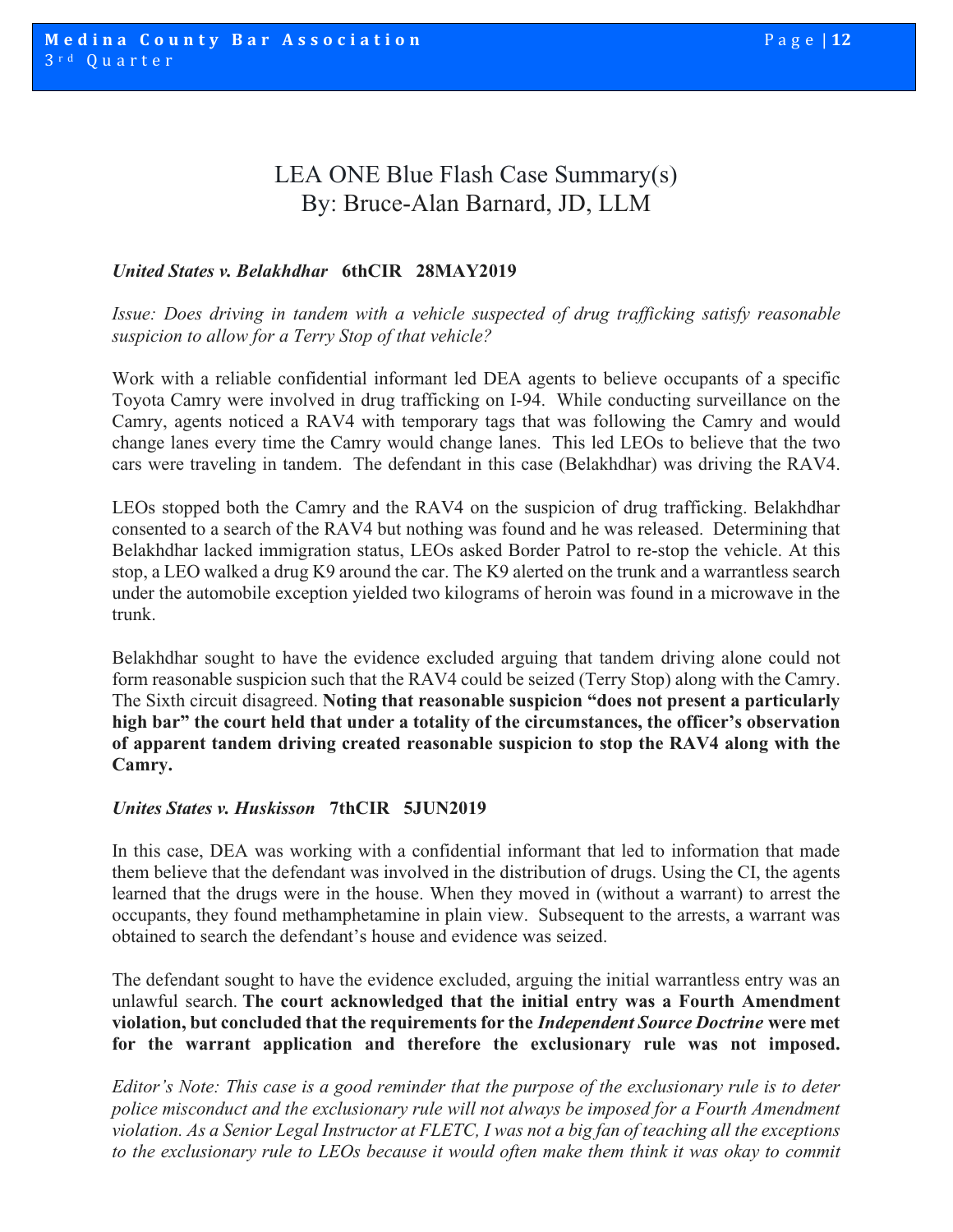*Fourth Amendment violations in certain situations. Actually, the opposite is true. If a prosecutor is making an argument for an exclusionary rule exception, he or she is "against the ropes" trying to save the evidence. The Fourth Amendment violation has already been conceded at that point! If you make proper Fourth Amendment decisions, you will never need to worry about the exceptions to the exclusionary rule.* 

#### *Thurairajah v. Cross* **8thCIR 3JUN2019**

An Arkansas Trooper pulled over a van for a traffic infraction. As he was talking to the driver, another car drove by and a person in the car (Thurairajah) yelled "F\*\*k You" to the officer. The officer then terminated the traffic stop and pulled over and arrested Thurairajah for violating Arkansas' disorderly conduct statute. Charges were dropped and Thurairajah sued for First and Fourth Amendment violations. Officer Cross sought qualified immunity for both claims, but the Eighth Circuit affirmed the District Court's denial of qualified immunity. The court ruled that yelling out of a window of a moving car did not constitute "disorderly conduct" as defined by the Arkansas statute. Furthermore, the court held that shouting "F\*\*k You" at a police officer was protected speech and the arrest was made in retaliation for the statement.

#### *United States v. Brown* **9thCIR 5JUN2019**

Police officers received a 911 call indicating that an unidentified resident of the YMCA reported that a black man was carrying a gun in Seattle, Washington. This is not a criminal act in the state of Washington. The officers saw Brown, who was walking, and they activated their lights and pursued him. Brown ran for about a block before stopping when the officers drew their weapons on him. The officers handcuffed Brown and frisked him, and found a firearm in his waistband as well as drugs. Brown sought to have the evidence excluded.

The court noted that this neighborhood was not a high crime area and the only fact that could be articulated in support of the seizure was that Brown fled when the officers first approached. The report was made by an anonymous person with no indicia of reliability and the activity reported was not presumptively unlawful. **The court held that avoiding the officers, and nothing more, could not create a reasonable suspicion that Brown was engaged in criminal activity.** The court noted: "At best, the officers had nothing more than an unsupported hunch of wrongdoing."

*Editor's Note: Significant changes in "open carry" and "concealed carry" laws over the last 20 years have led to jurisdictions where people can (and often do) lawfully carry firearms in public areas. Back in 1963 when Detective McFadden conducted the now famous "stop and frisk" on Terry, Chilton and Katz, it was illegal to carry firearms concealed in Cleveland. This was very typical in that day and age. But in many jurisdictions today, just because someone is carrying a firearm doesn't necessarily give rise to presumption of unlawful conduct like it might have in the past. This presents a heightened risks to law enforcement officers because the Fourth Amendment does not allow for a seizure (stop) or a search (frisk) based on a hunch.*